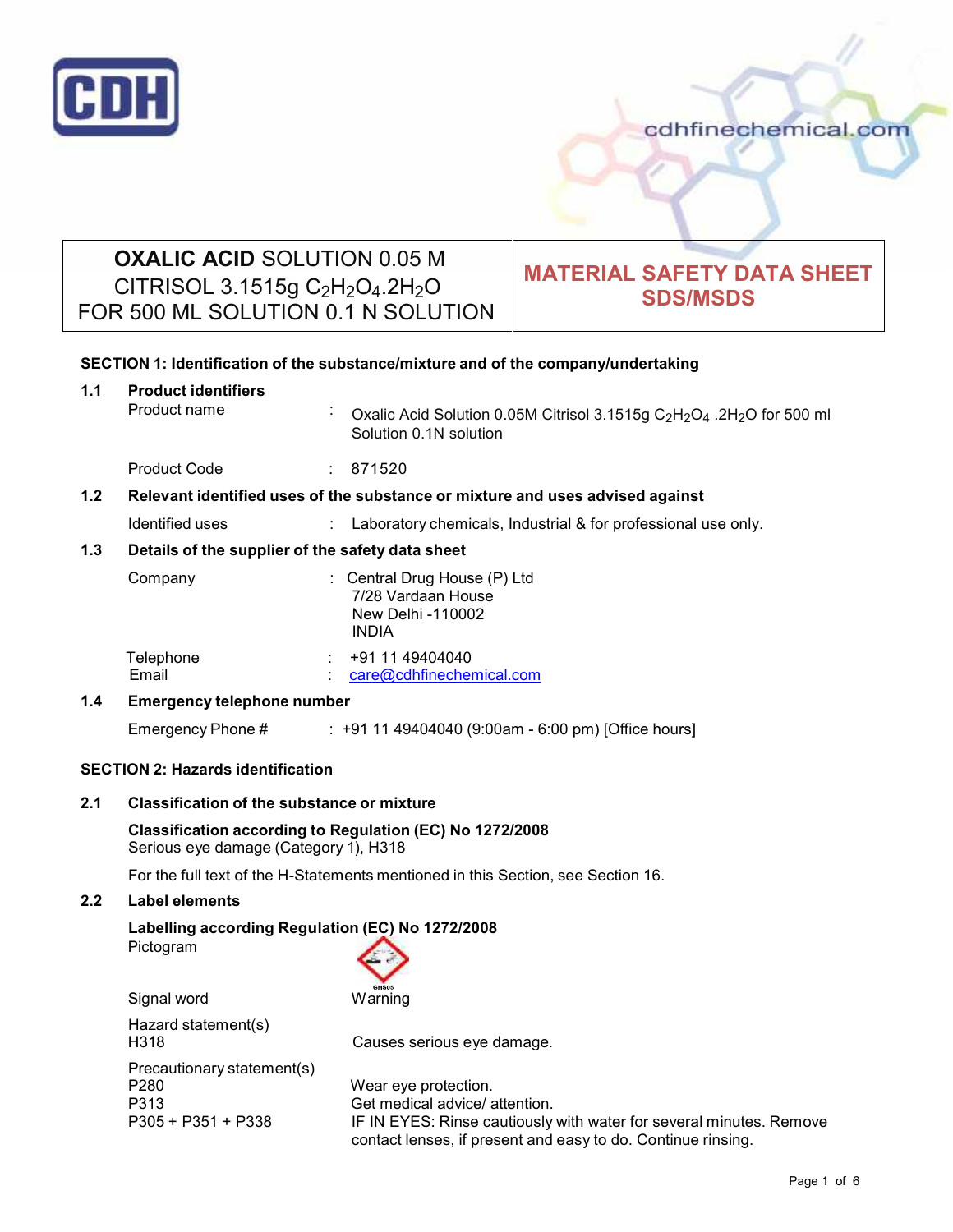Supplemental Hazard none **Statements** 

### **2.3 Other hazards**

This substance/mixture contains no components considered to be either persistent, bioaccumulative and toxic (PBT), or very persistent and very bioaccumulative (vPvB) at levels of 0.1% or higher.

#### **SECTION 3: Composition/information on ingredients**

#### **3.1 Mixtures**

| Component                     | Hazardous ingredients according to Regulation (EC) No 1272/2008 | Classification                                                     | Concentration   |
|-------------------------------|-----------------------------------------------------------------|--------------------------------------------------------------------|-----------------|
| <b>Oxalic acid</b><br>CAS-No. | 6153-56-6                                                       | Acute Tox. 4(skin); Acute Tox. $> 5 - 10\%$<br>4(oral); H312, H302 |                 |
| Water<br>CAS-No.              | 7732-18-5                                                       |                                                                    | $> 75 - 5.99$ % |

For the full text of the H-Statements mentioned in this Section, see Section 16.

#### **SECTION 4: First aid measures**

## **4.1 Description of first aid measures**

#### **General advice**

Consult a physician. Show this safety data sheet to the doctor in attendance.

#### **If inhaled**

Assure fresh air breathing. Allow the victim to rest.

#### **In case of skin contact**

Remove affected clothing and wash all exposed skin area with mild soap and water, followed by warm water rinse.

#### **In case of eye contact**

Rinse immediately with plenty of water. Obtain medical attention if pain, blinking or redness persist.

### **If swallowed**

Obtain emergency medical attention. Do NOT induce vomiting. Rinse mouth.

## **4.2 Most important symptoms and effects, both acute and delayed**

**Symptoms relating to use**: Not expected to present a significant hazard under anticipated conditions of normal use.

#### **4.3 Indication of any immediate medical attention and special treatment needed**

Never give anything by mouth to an unconscious person. If you feel unwell, seek medical advice (show the label where possible).

#### **SECTION 5: Firefighting measures**

#### **5.1 Extinguishing media**

**Suitable extinguishing media:** Foam, Dry powder, carbon dioxide, water spray, sand. **Unsuitable extinguishing media:** Do not use a heavy water stream. **Surrounding fires:** Use water spray or fog for cooling exposed containers.

**5.2 Special hazards arising from the substance ormixture** Under fire conditions, hazardous fumes will be present.

#### **5.3 Advice for firefighters**

**Protection against fire**: Do not enter fire area without proper protective equipment, including respiratory protection.

**Special procedures**: Exercise caution when fighting any chemical fire. Avoid (reject) fire-fighting water to enter environment.

#### **5.4 Further information** No data available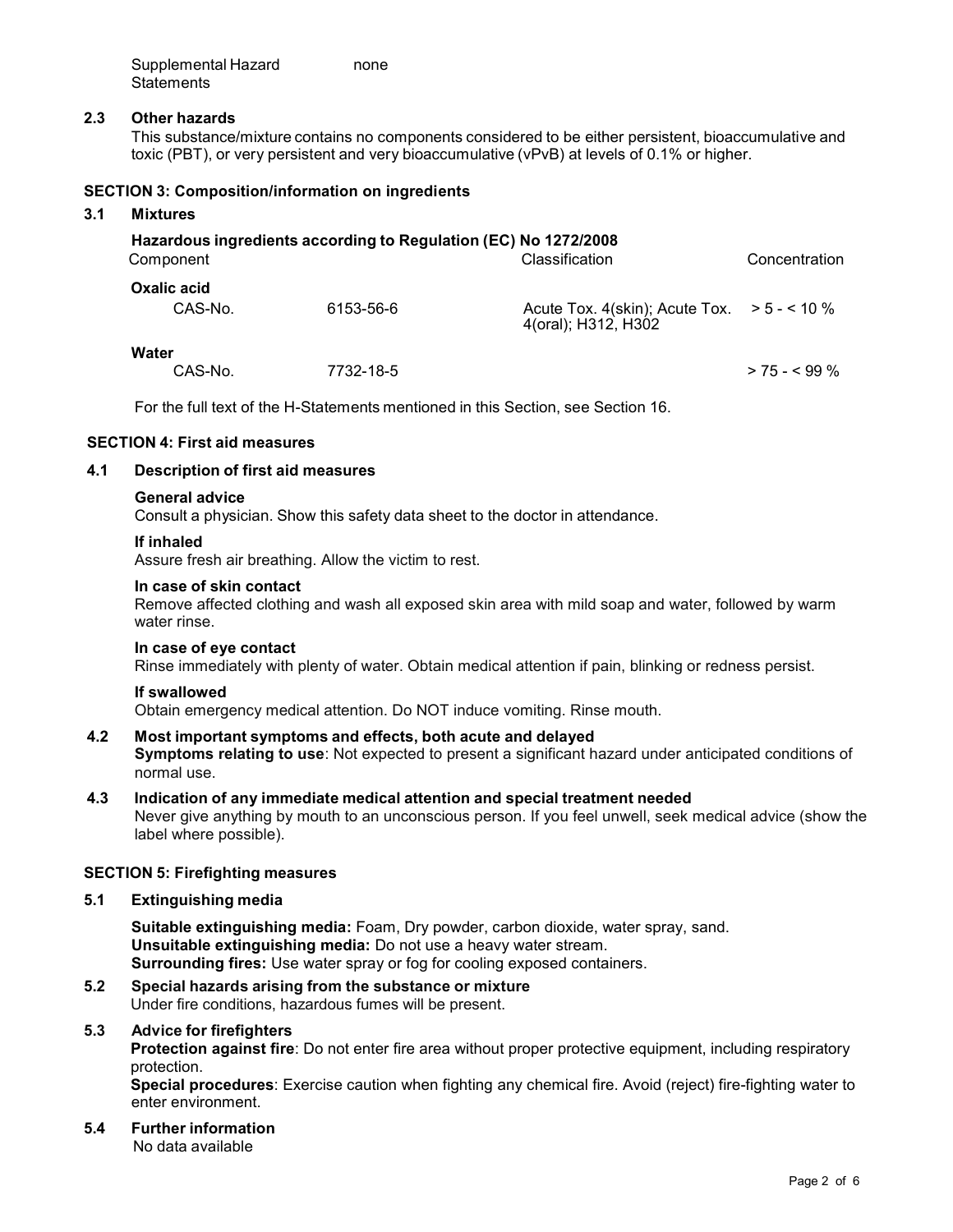#### **SECTION 6: Accidental release measures**

- **6.1 Personal precautions, protective equipment and emergency procedures For emergency responders**: Equip cleanup crew with proper protection. Ventilate area. **For non-emergency personnel**: Evacuate unnecessary personnel.
- **6.2 Environmental precautions** Prevent entry to sewers and public waters. Notify authorities if product enters sewers or public waters.
- **6.3 Methods and materials for containment and cleaning up Clean up methods**: Soak up spills with inert solids, such as clay or diatomaceous earth as soon as possible. Store away from other materials. Collect spillage.
- **6.4 Reference to other sections** See section 8. Exposure controls/personal protection

## **SECTION 7: Handling and storage**

**7.1 Precautions for safe handling Handling**: Wash hands and other exposed areas with mild soap and water before eat, drink or smoke and when leaving work. **Technical protective measures**: Provide good ventilation in process area to prevent formation of vapour.

**7.2 Conditions for safe storage, including any incompatibilities Storage:** Keep only in the original container in a cool, well ventilated place. Keep container closed when not in use. **Storage- away from:** Strong bases, strong acids, sources of ignition, direct sunlight.

**7.3 Specific end use(s)**

None

## **SECTION 8: Exposure controls/personal protection**

#### **8.1 Control parameters**

#### **8.2 Exposure controls**

## **Appropriate engineering controls**

Handle in accordance with good industrial hygiene and safety practice. Wash hands before breaks and at the end of workday.

#### **Personal protective equipment**

#### **Eye/face protection**

Tightly fitting safety goggles. Faceshield (8-inch minimum). Use equipment for eye protection tested and approved under appropriate government standards such as NIOSH (US) or EN 166(EU).

#### **Skin protection**

Handle with gloves. Gloves must be inspected prior to use. Use proper glove removal technique (without touching glove's outer surface) to avoid skin contact with this product. Dispose of contaminated gloves after use in accordance with applicable laws and good laboratory practices. Wash and dry hands.

#### **Body Protection**

Complete suit protecting against chemicals, The type of protective equipment must be selected according to the concentration and amount of the dangerous substance at the specific workplace.

#### **Respiratory protection**

Where risk assessment shows air-purifying respirators are appropriate use (US) or type ABEK (EN 14387) respirator cartridges as a backup to enginee protection, use a full-face supplied air respirator. Use respirators and components tested and approved under appropriate government standards such as NIOSH (US) or CEN (EU).

#### **Control of environmental exposure**

Prevent further leakage or spillage if safe to do so. Do not let product enter drains. Discharge into the environment must be avoided.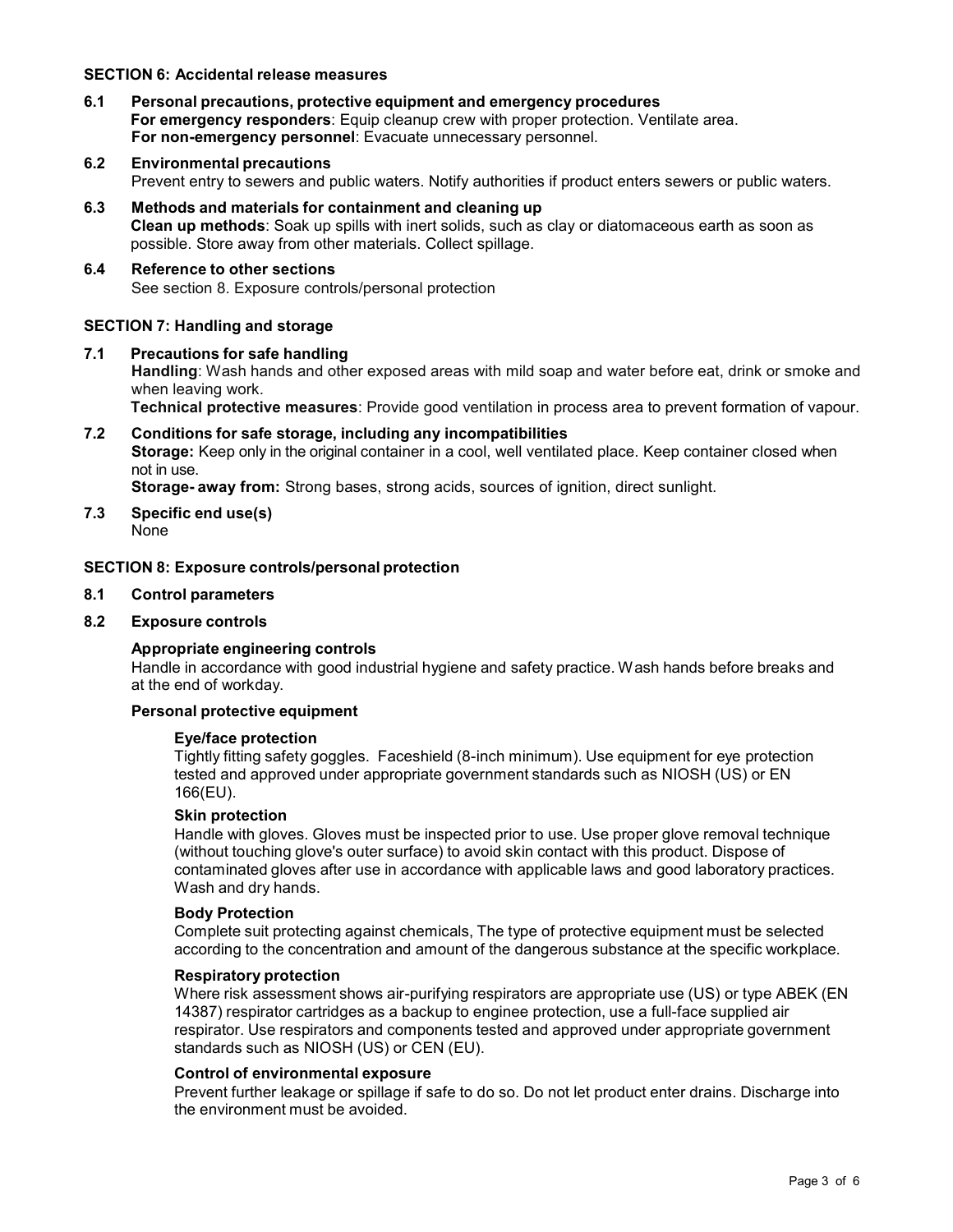### **SECTION 9: Physical and chemical properties**

## **9.1 Information on basic physical and chemical properties**

|     | a)      | Appearance                                         | Form: liquid<br><b>Colour: Colourless</b> |
|-----|---------|----------------------------------------------------|-------------------------------------------|
|     | b)      | Odour                                              | No data available                         |
|     | C)      | <b>Odour Threshold</b>                             | No data available                         |
|     | d)      | pH                                                 | No data available                         |
|     | e)      | Melting point/freezing<br>point                    | No data available                         |
|     | f)      | Initial boiling point and<br>boiling range         | No data available                         |
|     | g)      | Flash point                                        | No data available                         |
|     | h)      | Evaporation rate                                   | No data available                         |
|     | i)      | Flammability (solid, gas)                          | No data available                         |
|     | j)      | Upper/lower<br>flammability or<br>explosive limits | No data available                         |
|     | k).     | Vapour pressure                                    | No data available                         |
|     | $\vert$ | Vapour density                                     | No data available                         |
|     |         | m) Relative density                                | $0.99$ g/ml at $25^{\circ}$ C             |
|     | n)      | Water solubility                                   | soluble                                   |
|     | O)      | Partition coefficient: n-<br>octanol/water         | No data available                         |
|     | p)      | Auto-ignition<br>temperature                       | No data available                         |
|     | q)      | Decomposition<br>temperature                       | No data available                         |
|     | r)      | Viscosity                                          | No data available                         |
|     | s)      | <b>Explosive properties</b>                        | No data available                         |
|     | t)      | Oxidizing properties                               | No data available                         |
| 9.2 |         | Other safety information                           |                                           |

No data available

## **SECTION 10: Stability and reactivity**

- **10.1 Reactivity** No data available **10.2 Chemical stability**
	- Stable under recommended storage conditions.
- **10.3 Possibility of hazardous reactions** No data available
- **10.4 Conditions to avoid** Direct sunlight. Extremely high or low temperatures.
- **10.5 Incompatible materials** Strong acids, Strong bases.
- **10.6 Hazardous decomposition products** Fumes, Carbon monoxide, Carbon dioxide.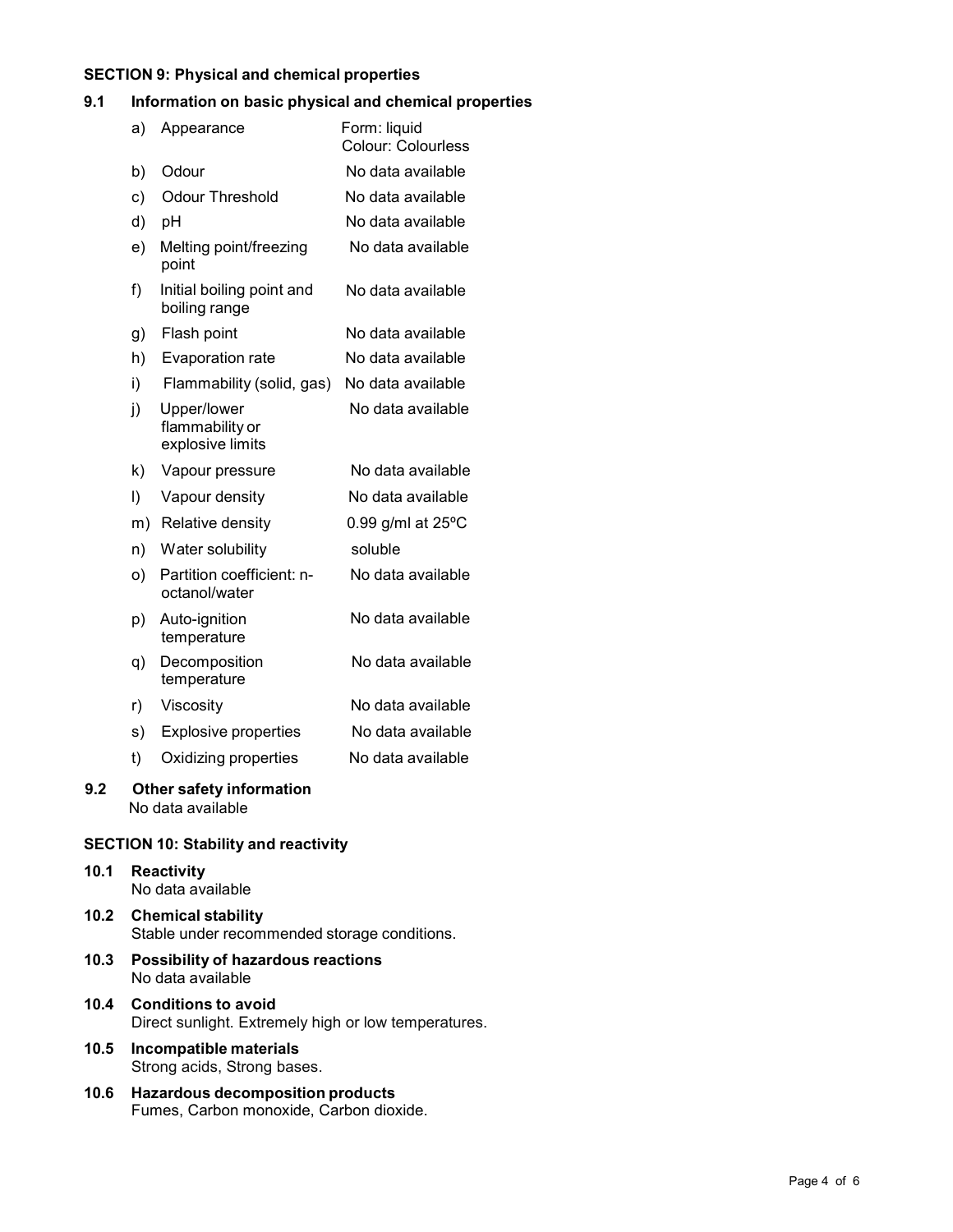## **SECTION 11: Toxicological information**

## **11.1 Information on toxicological effects**

**Acute toxicity** No data available

**Skin corrosion/irritation** No data available

**Serious eye damage/eye irritation** No data available

**Respiratory orskin sensitisation** No data available

**Germ cell mutagenicity** No data available

**Carcinogenicity** No data available

**Reproductive toxicity** No data available

**Specific target organ toxicity - single exposure** No data available

**Specific target organ toxicity - repeated exposure** No data available

**Aspiration hazard** No data available

**Additional Information** No data available

## **SECTION 12: Ecological information**

- **12.1 Toxicity** No data available
- **12.2 Persistence and degradability** No data available
- **12.3 Bioaccumulative potential** No data available
- **12.4 Mobility in soil** No data available

## **12.5 Results of PBT and vPvB assessment**

This substance/mixture contains no components considered to be either persistent, bioaccumulative and toxic (PBT), or very persistent and very bioaccumulative (vPvB) at levels of 0.1% or higher.

**12.6 Other adverse effects** Harmful to aquatic life.

#### **SECTION 13: Disposal considerations**

#### **13.1 Waste treatment methods**

## **Product**

Avoid release to the environment. Dispose in a safe manner in accordance with local/national regulations.

## **Contaminated packaging**

Dispose of as unused product.

## **SECTION 14: Transport information**

**14.1 UN number** ADR/RID: - IMDG: - IMDG: - IATA: -